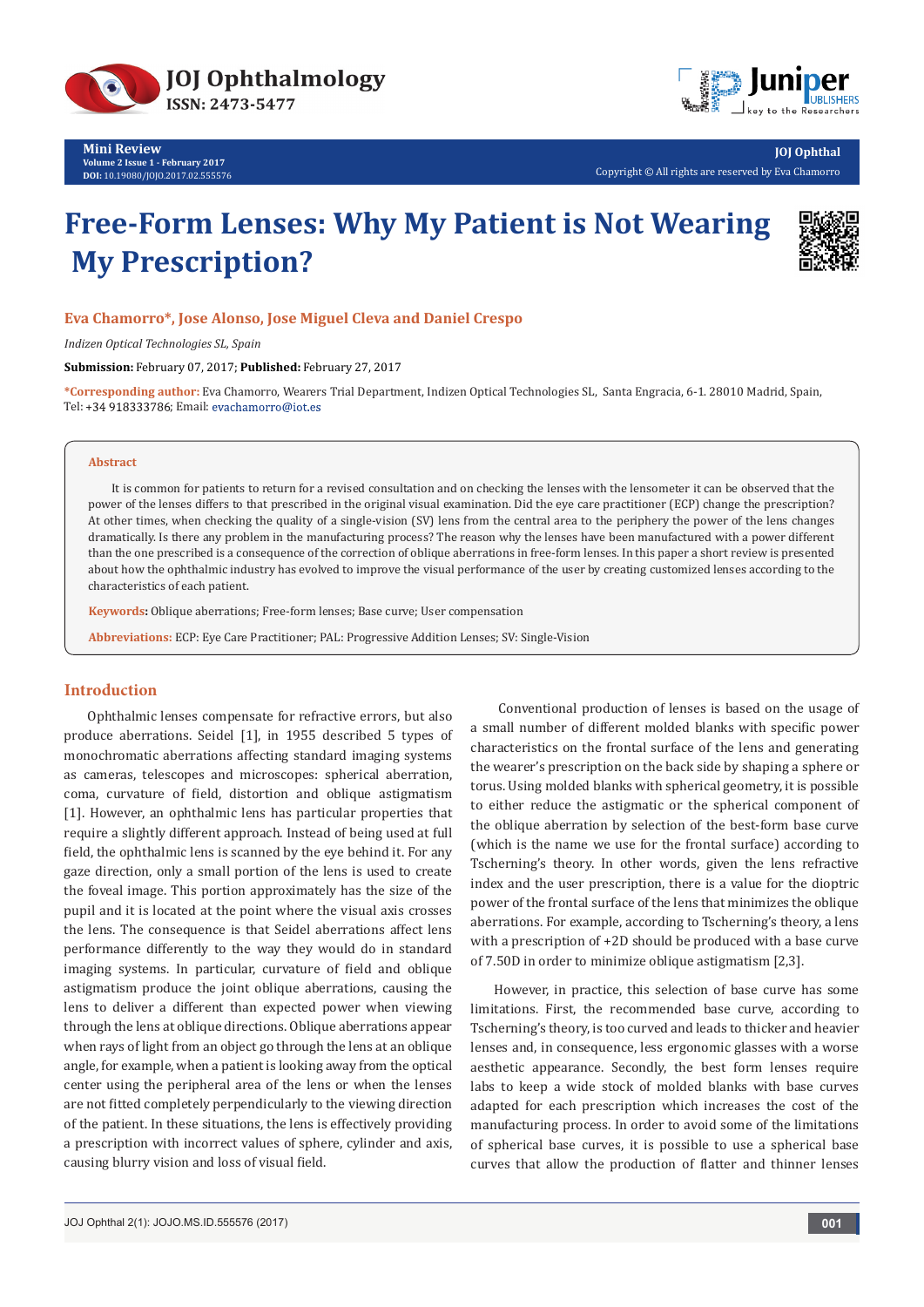with an acceptable reduction of oblique aberrations. However, there are still important limitations because the conventional production does not allow different asphericity levels as required by the prescription. In addition, lens tilting by pantoscopic or wrapping angles as well as grinded prisms by decentration is not recommended in aspheric lenses. So, the use of aspherical molded blanks is basically helpful in improving the aesthetics of the lens.

In recent years, the way in which the lenses are manufactured has changed significantly through the introduction of free-form technology. In comparison with the conventional manufacturing processes that only allow the generation of a sphere or torus on the back surface of the lens, free-form technology allows the production of arbitrary surfaces. So, the combination of spherical molded blanks with a back surface produced point by point allows a much better compensation of the oblique aberrations. Further, it is possible to compensate the oblique aberrations according to the tilt of the lens. In other words, it is possible to optimize the lens for all gazes, according to the visual requirements of each patient and the specification of the frame shape and tilts, that is, to provide a full customization of the lens design. Thanks to sophisticated optical design software, it is possible to calculate the unwanted sphere and cylinder power errors (oblique aberrations) that decrease the visual quality for patients. 0ptimization algorithms will optimize the back lens surface to compensate for oblique aberrations taking into consideration all the factors involved: lens refractive index, prescription, base curve, frame characteristics and the position of wear of each patient (interpupilary distance, fitting height, back vertex distance, pantoscopic angle, wrapping angle or near working distance). The result is a user-compensated lens (SV, bifocal or PAL) with an individual back surface customized for the wearing position of each patient.

So, how does a customized lens perform when measured in a lensometer? It is important to note that the lensometer measures the power of ray beams perpendicular to the back surface of the lens. This classic configuration matches the power perceived by the user only for central vision and when the lens is fitted with no tilts. Due to the compensation of oblique aberrations for all gaze directions, the lens may present varying local differences in power in relation to the original prescription. When checking the lens with the lensometer, powers can be altered at the reference points: the optical center for SV lenses or the distance and near reference points for PALs. In addition, in the case of SV lenses, where constant power values over the whole lens would be expected according to the conventional manufacturing process, we can measure significant power differences at different points on the lens. However, it is important to consider that these variations of power ensure that the patient has the best prescription when looking through the different areas of the lens, improving the visual, even in its peripheral areas.

## **Discussion**

The effect of oblique aberrations and their compensation in the user's visual performance can be analyzed from a theoretical point of view or by wearer trials that evaluate the satisfaction rates of the final user. A theoretical analysis can be done by modelling both the lens-eye and the lens-lensometer systems by means of exact ray tracing. A dense grid of points is created on the lens and the power at each point computed for both systems. The results can be compared by the use of sphere and cylinder maps showing the power measured by the lensometer and the power perceived by the user. For example, in Figure 1 a theoretical comparative analysis is presented of a user compensated SV free-form lens and the corresponding conventional SV lens.



**Figure 1:** Theoretical analysis of a user compensated SV free-form lens and a conventional SV lens calculated lens with a refractive power of +6.50D produced with a base curve of +8.00D and fitted in a frame with a wrapping angle of 15º, pantoscopic angle of 8º and back vertex distance of 14mm.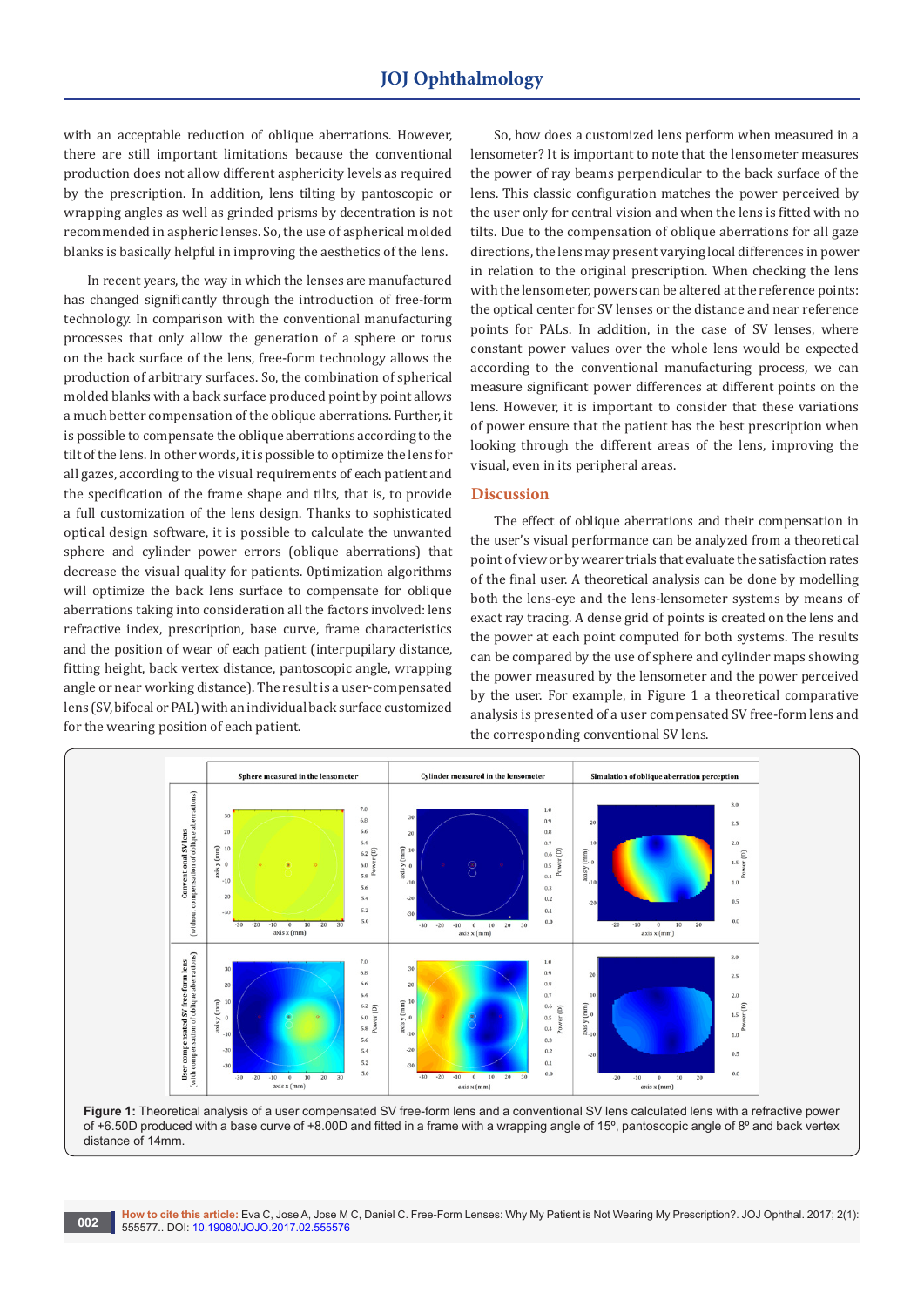# **JOJ Ophthalmology**

The lens has a refractive power of +6.50D, produced with a base curve of +8.00D and fitted in a frame with a wrapping angle of 15º, pantoscopic angle of 8º and back vertex distance of 14mm. As expected, the lensometer power of the conventional lens is constant (both sphere and cylinder) all over the surface of the lens. However, the cylinder of the user perceived power grows above 2 D at both the nasal and temporal sides as a consequence of the strong oblique aberrations produced by this combination of power, base curve and tilts. The area without significant aberration is reduced to two points in the central area of the lens. On the other hand, for a free-form SV lens compensated according to the individual personalization data of the patient, the spherical and cylinder power change point by point all over the surface of the lens. Measured power in the optical center is +6.42sph, -0.29cyl x 114º. However, the aberration perceived by the user is largely reduced, providing a much wider and clear field of view and thus, more comfort. We should stress here that "user-perceived power" does not mean a subjective perception of optical power, but the actual vergence of the light beams entering the eye for any gaze direction when the lens is positioned "as worn". So any user-perceived power different than the actual prescription will automatically yield a reduction of visual acuity.

In addition to the theoretical analysis of the user perception, different randomized double-masked wearer trials have been carried out by our research group in order to compare the visual performance of conventional lenses (without compensation of oblique aberrations) and user compensated free-form lenses (with compensation of oblique aberrations). The performance of user compensated SV lenses was tested in 22 subjects aged between18 and 40 years. Refractive errors were between +4.00 and -8.00D with astigmatism lower than 2.00D. Patients were asked to wear 2 different pairs of glasses over a period of time and select their preferred choice. Tested lenses were: 1) A conventional sphero cylindrical SV lens using a standard base curve selection and 2) a free-form SV customized for each patient and produced with the flatter possible base curve. Results showed a clear preference for free-form lenses: 68% of patients selected free form SV lenses, 27% selected the conventional SV lens and 5% of the patients did not perceived differences between both designs [4].

Secondly, the satisfaction of user compensated PAL was tested in 30 presbyopic individuals aged between 45 and 65 years with refractive errors between +4.00 and -6.00D with astigmatism lower than 2.50D. Patients wore 2 PAL designs developed ad-hoc for the study with the same power distribution but different optimization methods for the compensation of oblique aberrations as follows: A) Lens optimized with a merit function that tries to match lensometer power to the prescription and B) Lens optimized according to the user personal parameters with a merit function that tries to match user-perceived power to the prescription. After using each design for 7 days, patients were asked to select their preferred design. Results showed that 63% of subjects preferred the user compensated lens, 20% preferred the conventional lens and 17% did not perceived differences,

indicating a clear preference for user compensated lenses [5,6] (FIgure 2).



Better User Compensated No differences Better Conventional

**Figure 2:** Visual performance preference when comparing a conventional lenses (without compensation of oblique aberrations) and user compensated free-form lenses (with compensation of oblique aberrations). Data expressed ad percentage of patients that prefers conventional lenses and/or user compensated free-form lenses. A) Single-Vision Lenses (n=22). B) Progressive Addition Lenses (n=30).

## **Conclusion**

New manufacturing technologies of lenses have allowed new calculation methods that compute and compensate the unwanted sphere and cylinder power errors (oblique aberrations) that decrease the visual quality of the patients. Consequently, the measured power in the lensometer of user compensated lenses varies at each point of the lens and can be significantly different to the original prescription. Theoretical and clinical analyses have demonstrated the efficacy of the compensation of the oblique aberrations to improve the visual quality and satisfaction of patients.

## **References**

- 1. Seidel L (1957) Ueber die Theorie der Fehler, mit welchen die durch optische Instrumente gosehenen Bilde, behaftet sind, und über die mathematischen Bedingungen ihrer Aufhebung. Abhandlungen der naturwissenschaflich-technischen Comission bei der Königl. Bayerischen, Akademie der Wissenschaften in München 1: 227-267.
- 2. [Meister DJ, Fisher SW \(2008\) Progress in the spectacle correction of](https://www.ncbi.nlm.nih.gov/pubmed/18279415)  [presbyopia. Part 1: Design and development of progressive lenses. Clin](https://www.ncbi.nlm.nih.gov/pubmed/18279415)  [Exp Optom 91\(3\): 240-250.](https://www.ncbi.nlm.nih.gov/pubmed/18279415)